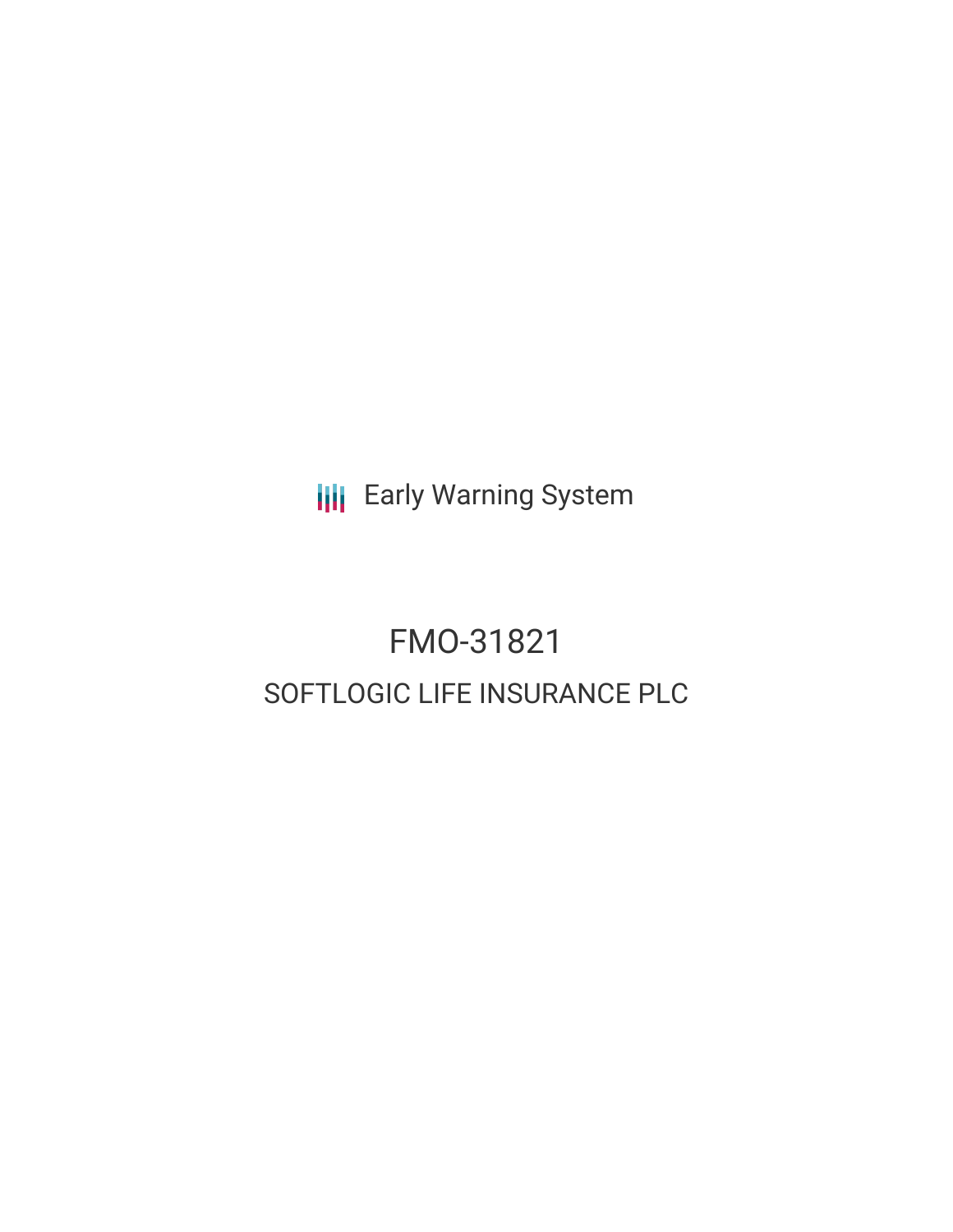

## **Quick Facts**

| <b>Countries</b>              | Sri Lanka                                     |
|-------------------------------|-----------------------------------------------|
| <b>Financial Institutions</b> | Netherlands Development Finance Company (FMO) |
| <b>Bank Risk Rating</b>       | C.                                            |
| <b>Voting Date</b>            | 2016-06-23                                    |
| <b>Borrower</b>               | Asian Alliance Insurance PLC                  |
| <b>Sectors</b>                | Finance                                       |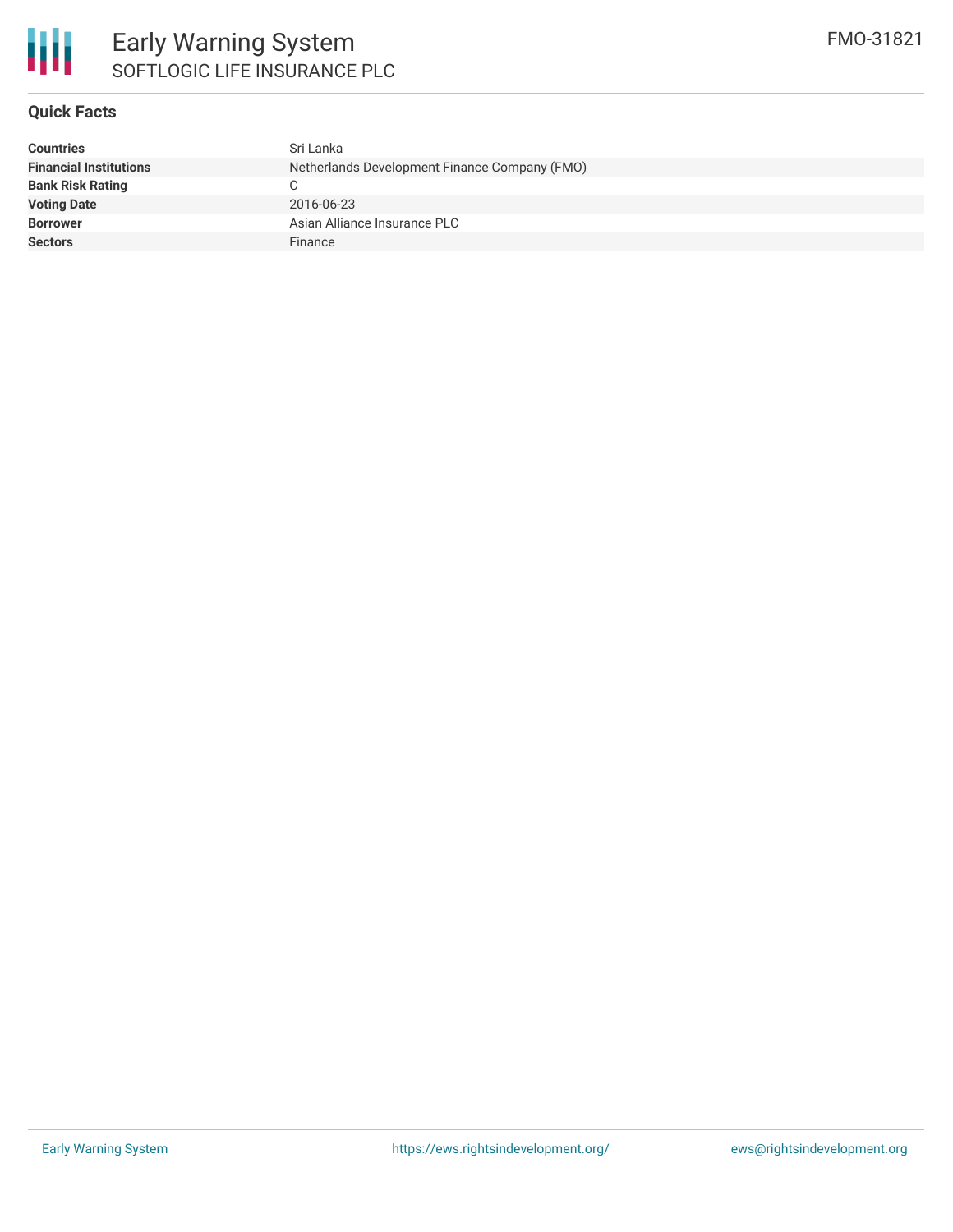

## **Project Description**

This projects buys Soft Logic Group shares to improve Soft Logic Group's balance sheet. With DEG, the FMO has appointed board of director members that they hope will improve efficiency and assist with new projects, as well as capacity development funding they hope will stimulate hiring actuarial expertise.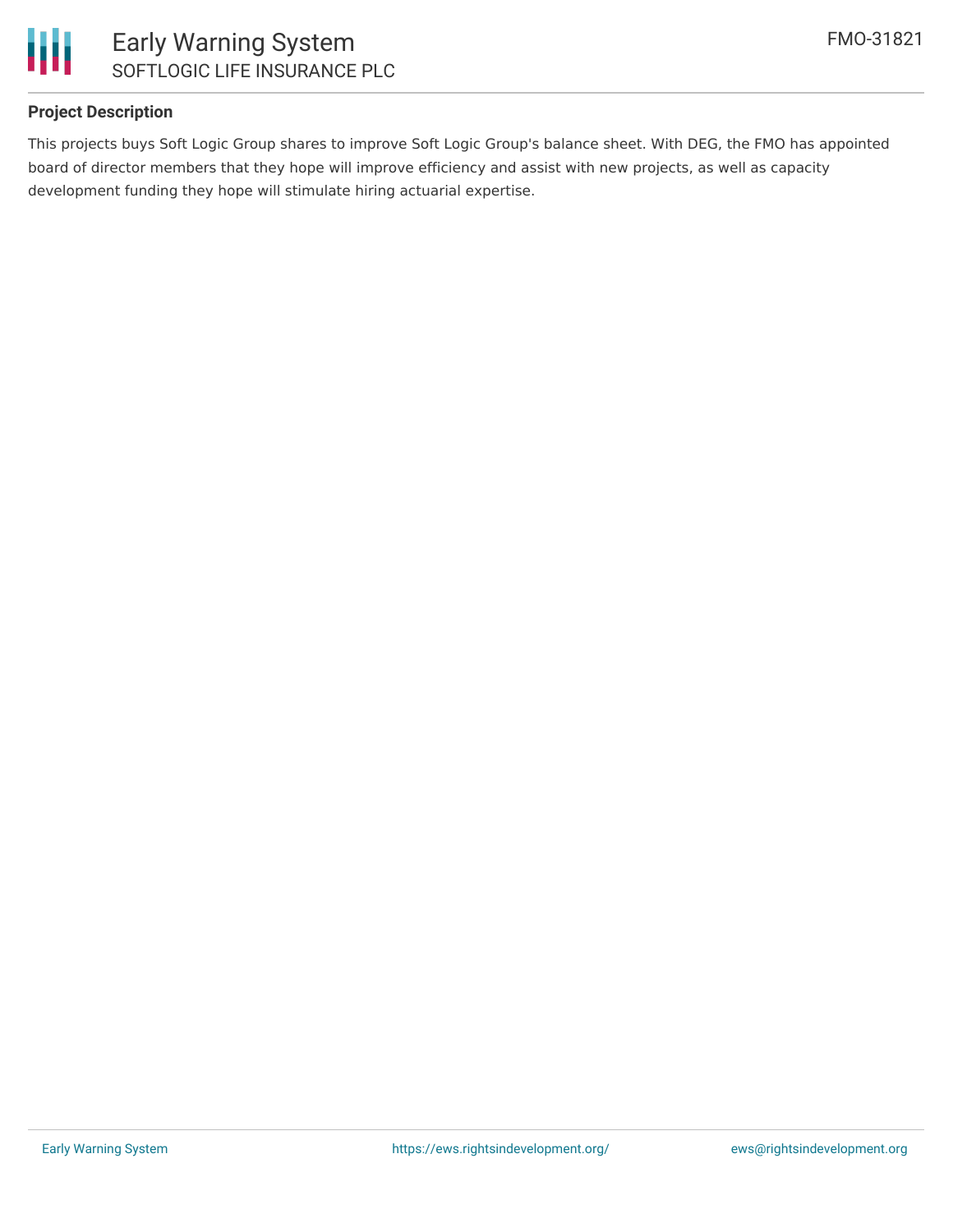#### **Investment Description**

Netherlands Development Finance Company (FMO)

FMO: 313,908.60 USD